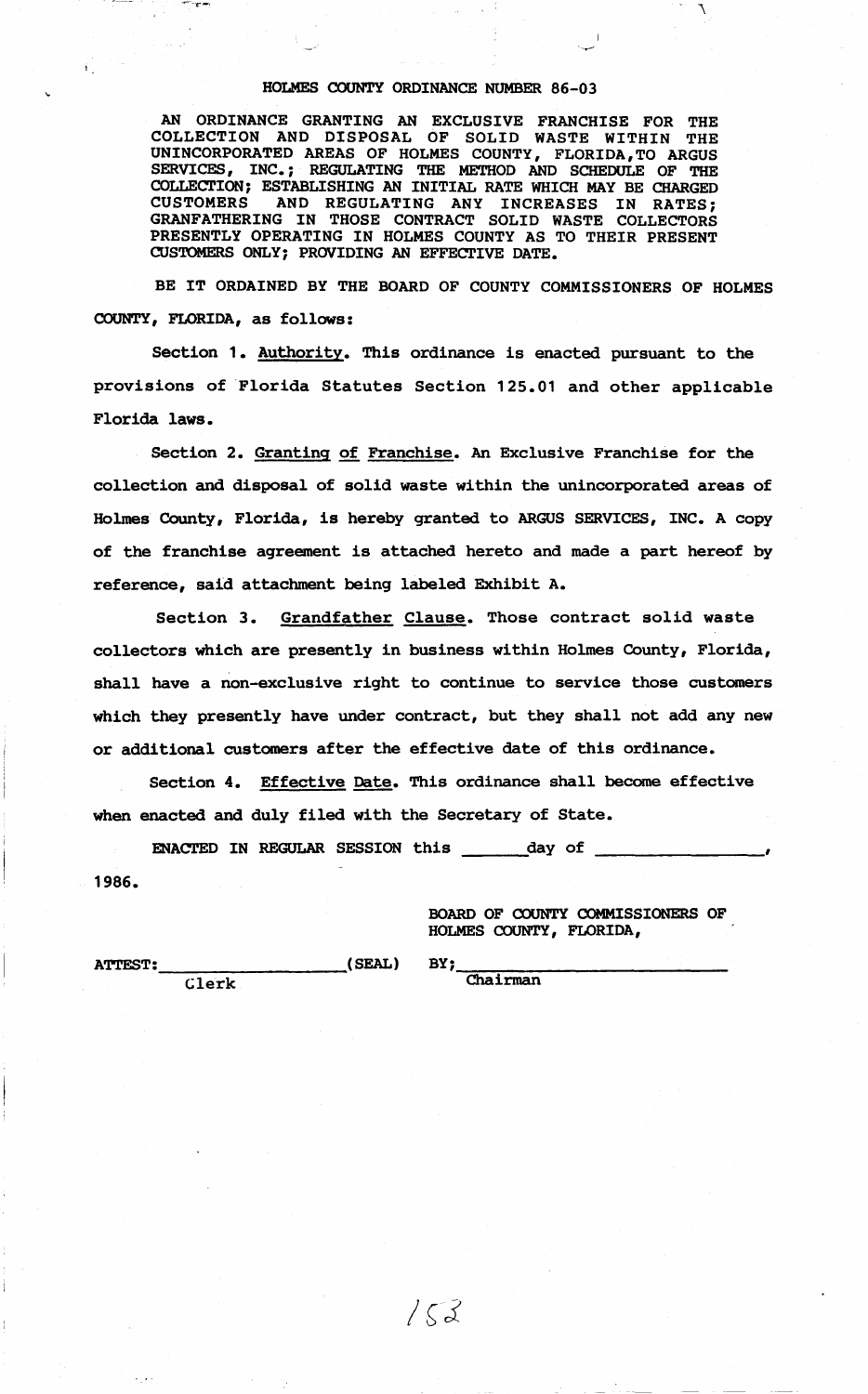$154$ 

•

高级

EXHIBIT A

 $\mathbf i$ 

# FRANCHISE FOR THE COLLECTION

AND

DISPOSAL OF SOLID WASTE

### BETWEEN

## HOLMES COUNTY BOARD OF COMMISSIONERS

AND

Argus Services, Inc.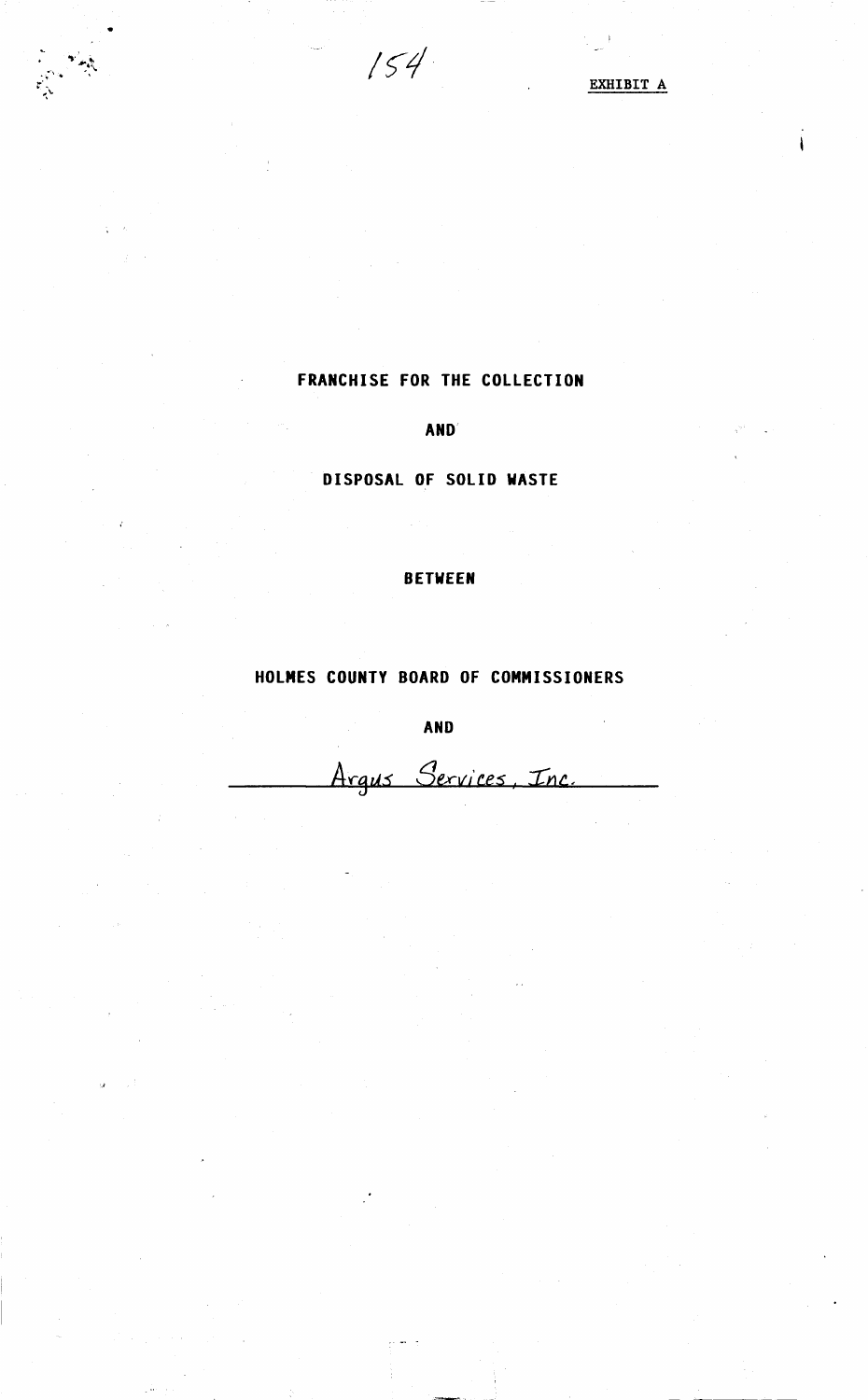#### FRANCHISE FOR THE COLLECTION

AND

### DISPOSAL OF SOLID **WASTE**

THIS AGREEMENT, made and entered into this  $19^{th}$ day of  $\mathcal{M}$ al...., 1986, between HOLMES County, a political subdivision of the State of Florida, hereinafter referred to as "County", and *Arqus Services* Inc.

hereinafter referred to as "Collector" or

"Contractor", **WITNESSETH:** 

WHEREAS, after a public hearing and receipt of a proper application to obtain a Franchise, a regular meeting of the Board of County Commissioners of Holmes County, Florida, was held at  $\mu$ :30 a.m. on the  $\mu$ <sup>2+1</sup> day of *144* 1986, in the Holmes County Courthouse, Bonifay, Florida, in which the County granted an extension of franchise upon the terms and conditions hereinafter specified, the County as granted to Collector an exclusive Franchise for residental service collection and disposal of solid waste, pursuant to Chapter 57-1313, **Laws** of Florida.

> **NOW,** THEREFORE, IT IS HEREBY MUTUALLY AGREED BETWEEN THE PARTIES AS FOLLOWS:

1. TERM. Unless otherwise earlier terminated, as provided herein, this Franchise for the collection and disposal of solid waste within the County of Holmes shall be for the term of ten (10) years, beginning the  $19^{+k}$  day of 1986, provided, however, that this agreement may be renewed or renegotiated for a period of ten (10) years, upon written request of the Collector, upon such terms and conditions as the parties may mutually agree, or, upon failure of the parties in good faith to agree, upon the same terms and conditions, except option to renew, as this Franchise. Notice of desire to renew this agreement shall be submitted by registered mail by the Collector at least ninety (90) days prior to the end of the term of this agreement.

2. SCOPE. This exclusive Franchise shall be solely for residential service and shall be applicable to the area within the limits of Holmes County, Florida, as per legal description set forth in Article II.

 $155$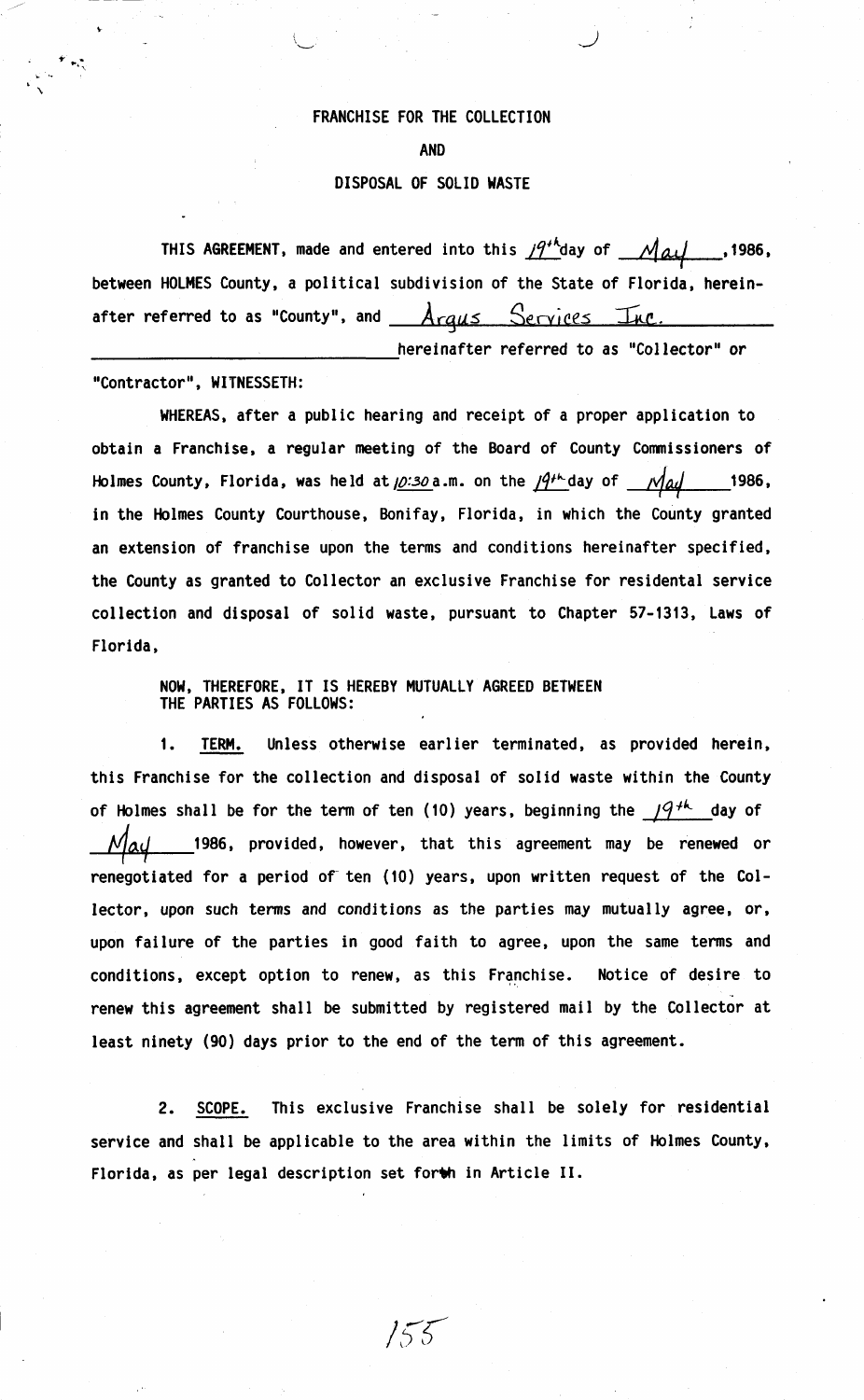The County also hereby grants to the Collector the full power and authority to collect garbage and rubbish and to do any other necessary work incidential to the business of solid waste collection and disposal within the boundaries of the County described in the attachment hereto.

 $/56$ 

3. DISPOSAL FEES. The contracting parties hereby agree that in return for the County providing disposal facilities to the Collector, the Collector shall pay to the County a fee unit of solid waste delivered to the disposal site; payable on or before the 15th day of each month. Such fee to be determined by the Board, in accordance with applicable ordinance, as deemed necessary to support the landfill operation. Such fee charged by the County is to be considered as an operating expense of the Collector.

ARTICLE I. DEFINITIONS

1

 $\mathcal{A}$ 

A. BOARD MEANS Board of County Commissioners of Holmes County, Florida.

B. COLLECTOR shall mean any person, partnership, Company, Corporation, or any other entity contracting to provide waste collection and disposal services in the County as described in the Franchise.

C. **GARBAGE** means materials resulting from the preparation, cooking and serving of food; market wastes; trimmings and other discarded matter from meat or produce, including containers in which packaged, and such other refuse as may'be defined by the Board.

D. RUBBISH means solid wastes or refuse, excluding garbage and bulky items consisting of both combustible and noncombustible trash, such as paper, cardboard, tin cans, plastics, yard clippings, wood, glass and similar materials.

E. REFUSE means all solid wastes, garbage and rubbish.

F. RESIDENTIAL WASTE means any combination of refuse usual to housekeeping and generated solely by residents in the ordinary course of residential occupancy of a premises, excluding major appliances, such as stoves and refrigerators. furniture, automobile bodies and parts. tires. household and yard appliances, and other bulky items not suitable for proper confinment in the garbage receptacle.

G. RESIDENTIAL PREMISES means every lot or parcel of land which is improved for occupancy as a single family residence, every single family condo minium unit, and residential apartments and trailer parks for which mechanical pickup containers are not required by the County Refuse Collection Service Ordinance.

-2-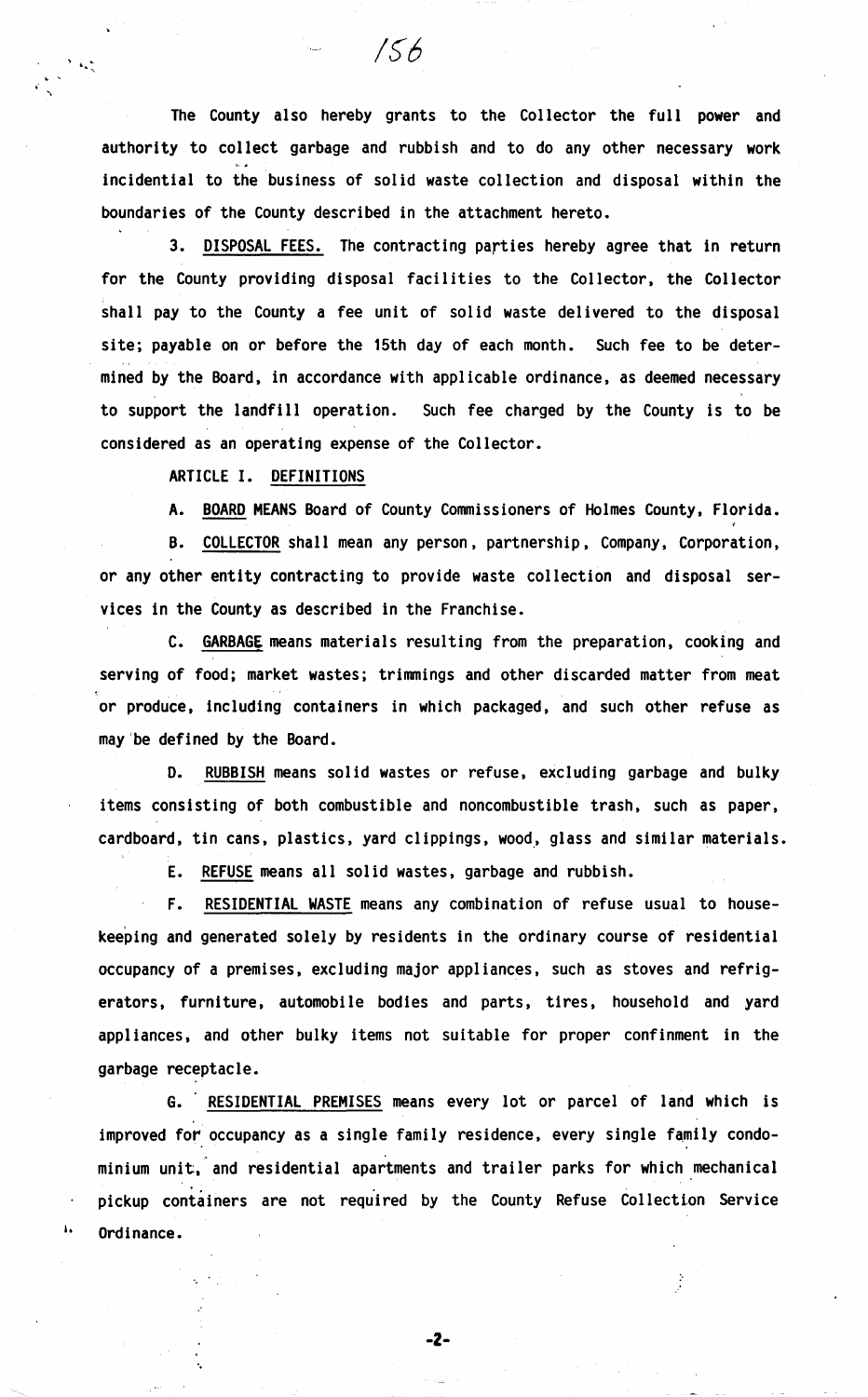H. CURBSIDE means the area within five feet of the edge of the traveled portion of any public or private street affording reasonable access to waste collection vehicles. but only such portion thereof as lies on the roadway side of any drainage ditch.

. ' '

> I. SPECIAL SERVICE means an additional convenience or service to the customer which increases the cost of service and is not a service required to be provided pursuant to this Franchise.

> J. CUSTOMER shall mean any person or persons, firm, corporation or association who shall place garbage or rubbish for pickup and disposal by the Collector.

> K. RESIDENTIAL SERVICE shall mean collection and disposal of residential waste from residential premises.

> L. BUNDLE means a package containing rubbish only, weighing not over fifty pounds and not exceeding four (4) feet in it longest dimension, securely tied with cord or rope of sufficient strength to permit lifting and carrying of the full weight thereof without spillage or leakage and placed for collection.

> M. APARTMENTS AND TRAILER PARKS as used in this agreement shall include any building or buildings or trailer park containing five or more dwelling units on contiguous premises and operated as a single operation under the same ownership and management. In the case of any such apartment or trailer park operation containing less than five rental units, each unit shall be considered **as a** single family residence.

ARTICLE II. WASTE COLLECTION SERVICE AREA

The Contractor is authorized and required by this contract to provide certain waste collection services in the following described service area:

[See Attachment hereto marked "EXHIBIT A" and made a part hereof.]

ARTICLE III. COLLECTION OPERATIONS

A. FREQUENCY OF WASTE COLLECTION. The Collector shall pick up from the curbside adjacent to each residential premises in his franchise area on the regularly scheduled day (a) all garbage and residential wastes at least once a week, and (b) rubbish at least bi-weekly. Pickups shall not be reduced by holidays, but pickups normally scheduled to be made on a holiday may be resched-<br>uled, upon approval by the Board, after at least five days prior notification to the affected residential premised by publication of a display ad in a newspaper with county circulation, as required by the Board.

-3-

*1~7*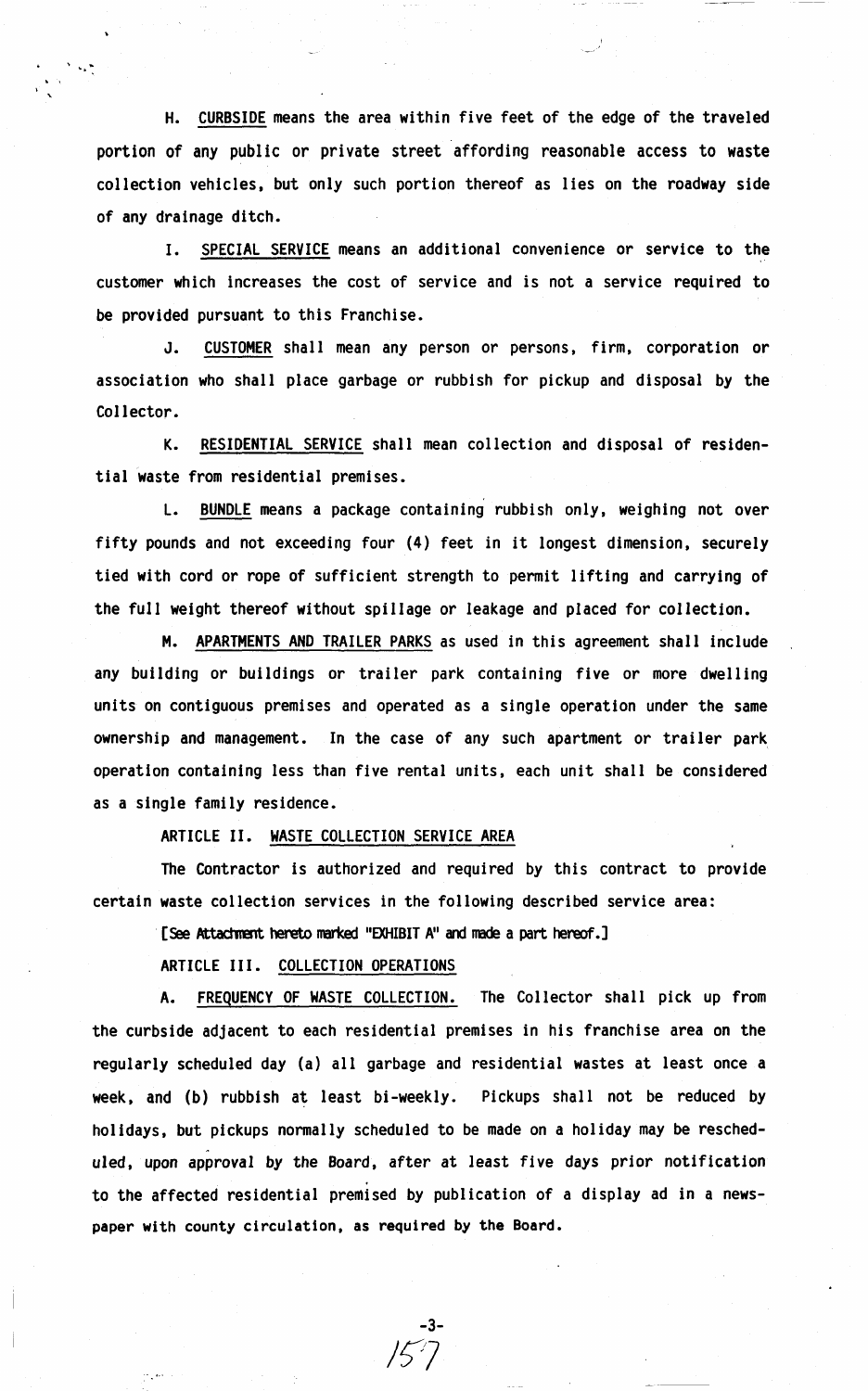B. QUANTITY. The Collector shall be required to pick up all garbage and rubbish not in excess of two (2) 20 gallon receptacles generated by a residential premise, provided same is placed in a waste receptacle. The Collector shall also be required to pick up rubbish from the curbside in an amount not exceeding one (1) cubic yard bi-weekly. For the guidance of the public; one (1) cubic yard is equivalent to six (6) plastic bags, 2 feet 6 inches x 3 feet, or to a bundle with dimension of 2 feet x 3 feet 6 inches x 4 feet.

 $158$ 

 $\mathbf{v}_k$  .

C. WASTE COLLECTION. Collector shall make collections with a minimum of noise and disturbance to the householder. Waste receptacles shall be handled carefully by the Collector and shall be thoroughly emptied and then left where there were found, standing upright and with covers placed adjacent to the waste receptacle at the curbside. Waste may be transferred from the householders' containers into tubs, cans, hampers, or other containers used by the Collector in carrying waste to collection trucks. This work shall be done in a sanitary manner. Any waste spilled by the Collector shall be picked up immediately be the Collector's employees.

D. SPECIAL SERVICES. Services such as backdoor collection, below ground collection, removal of any refuse other than residential waste as defined herein, or additional pickups shall be subject to negotiations between the Collector and the owner or occupant of residential premises. Requests for pickups of large items such as furniture, trees, sod, lumber and other items not defined in this agreement as "Garbage" or "Rubbish" shall be considered as requests for special pickup services. Such special services shall not be covered,by the fees and charges set out in this franchise, but shall be agreed upon by the parties requesting such service and the Collector. Charges for special services shall not ber unreasonable or excessive.

**E. WASTE** RECEPTACLES

(1) Garbage and Rubbish. Garbage shall be placed for collection separately from rubbish and shall be placed in waste receptacles weighing not more than forty (40) pounds, when filled, and meeting the following additional standards:

(a) A container of not more than twenty (20) gallons, nor less than ten (10) gallons which is: (1) Free from jagged and sharp edges; (2) Free from inside structures, such as inside bands or reinforcing angles, which would prevent free discharge of the contents; (3) Watertight and of

**-4-**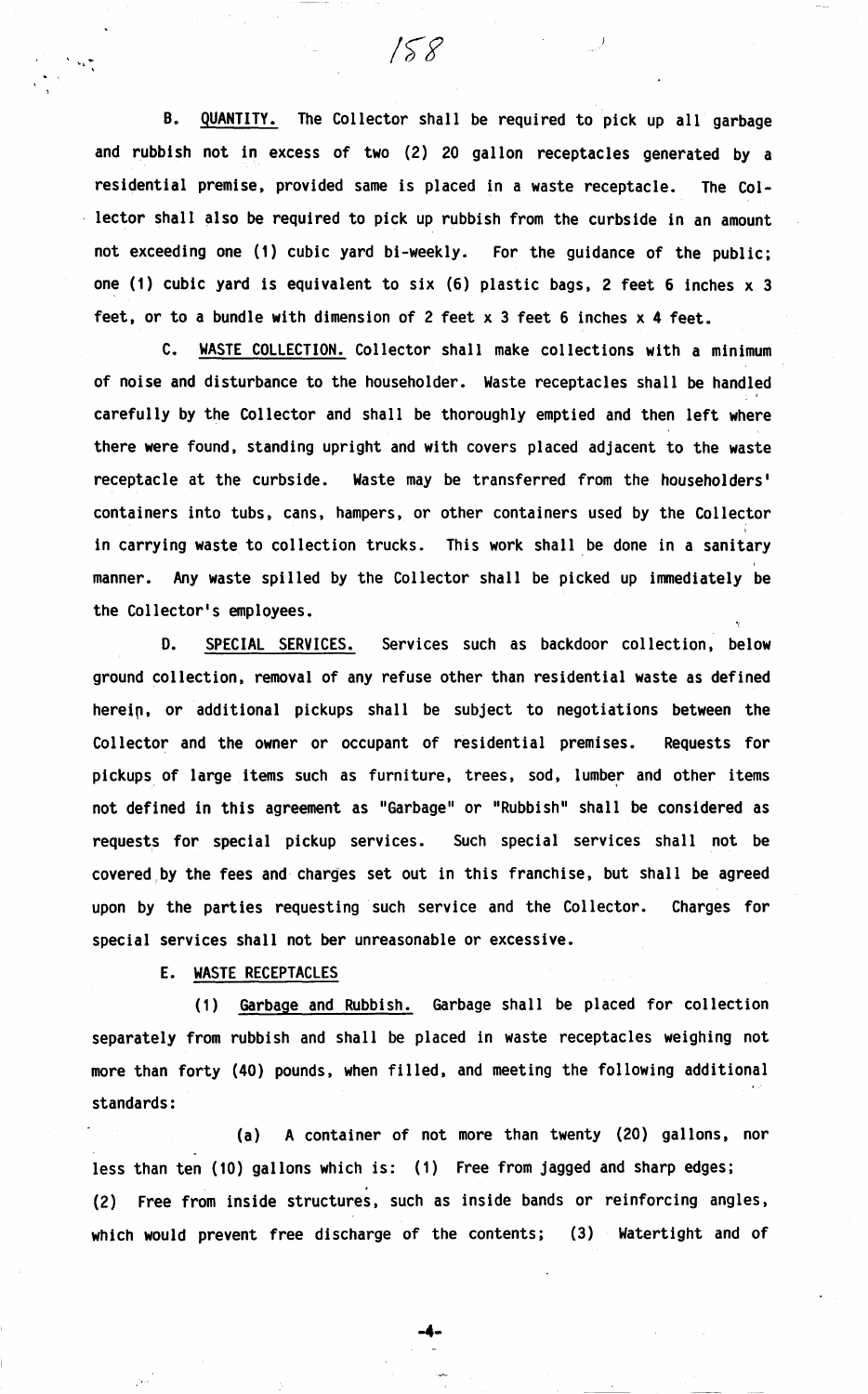impervious material to protect the contents from flies, insects, rats, and other animals; (4) Provided with a tight fitting cover; and (5) equipped **with** cover handle and side bails; or

(b) Wet strength kraft paper bag of not more than four ( **4)**  cubic feet capacity having such characteristics, markings and method of securing as prescribed by regulation of the County, or

(c) A plastic bag having an inside circumference of at least forty (40) inches and not more than sixty and one-half (60  $\frac{1}{2}$ ) inches and an inside length of at least twenty-two (22) inches but not more than thirty-seven and one-half  $(37 \t{h})$  inches, and having such characteristics, markings and method of securing as are prescribed by regulation of the County.

(2) **Rubbish.** Rubbish conducive to containerization shall be placed for collection in either a waste receptacle meeting the standard for garbage and rubbish collection or in a bundle. Other tree limbs or trimmings to be. collected by the Contractor shall not exceed four (4) feet in length. Each receptacle, bundle, or other item shall weigh less than fifty (SO)pounds. Rubbish shall be placed for collection separately from garbage. The Collector shall not be required to collect any rubbish which does not comply with the requirements in this subsection or which exceeds one ( 1) cubic yard per **week.**  Leaves, straw, grass and the like must be in an approved container.

(3) Location of Residential Waste for Collection. All persons receiving residential service pursuant to this contract shall place waste receptacles, disposal containers and other items at the curbside, secured from disturbance by animals, unless the Collector has agreed to provide a special service collection at another location.

F. CUSTOMER RESTRICTIONS.

NG)

(1) Collector shall not be required to collect residential **waste**  receptacles containing garbage or refuse not generated from the customer served.

(2) Collector shall have the right to terminate service to any customer violating any provision of the Holmes County Ordinance and amendments thereto.

G. REMOVAL OF IMPROPER RECEPTACLES. Any container used for the collection or storage of residential waste which fails to meet the standards prescribed by ordinance of the County shall be clearly marked by the Collector, specifying the manner in which the container fails to meet these requirements.

-5-

*1~9*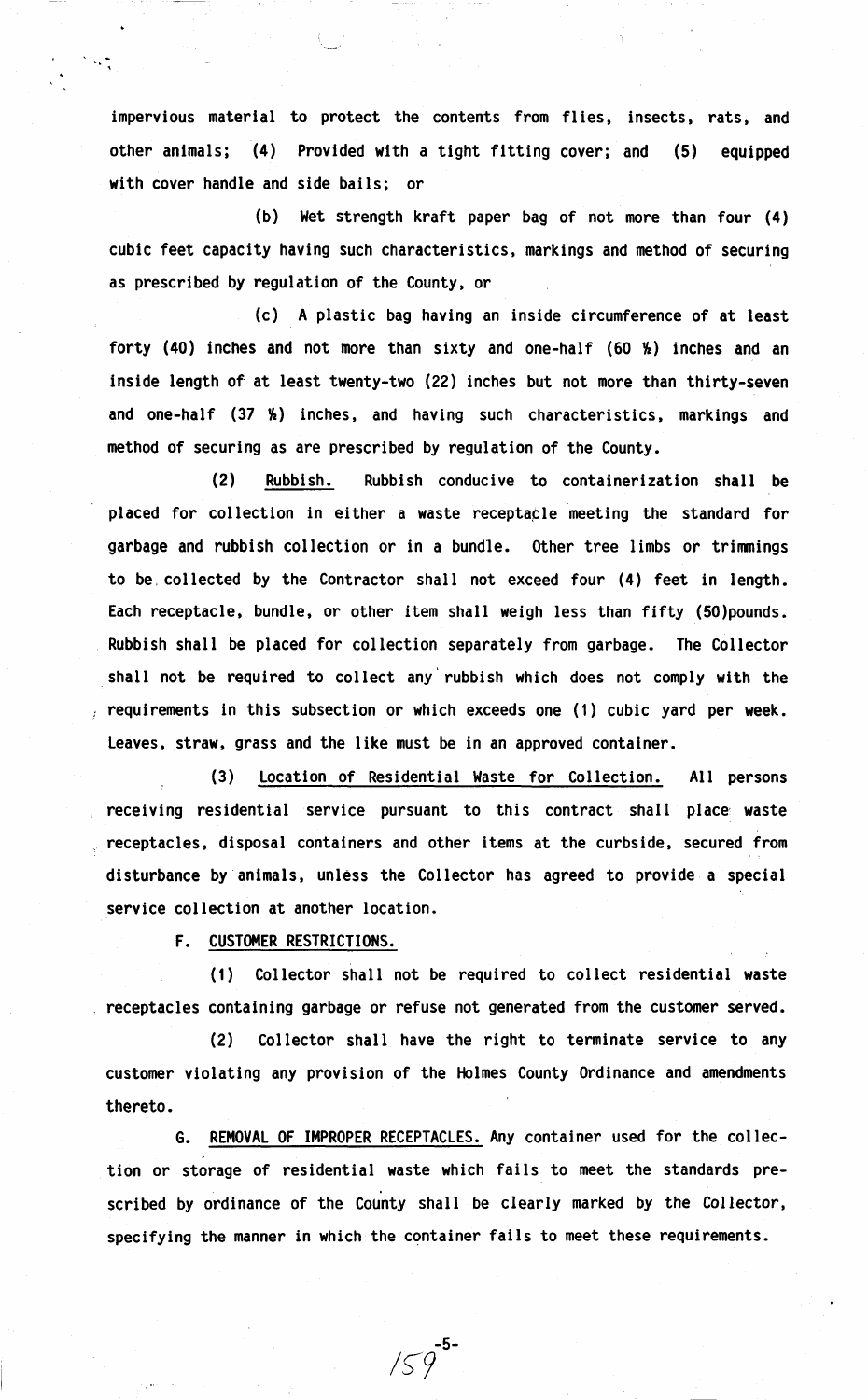Any container which fails to meet these requirements and is so marked shall be removed from service by the party furnishing it. Upon failure of the party furnishing the container to remove it from service after written notice by the Collector, the Collector shall remove the container from service and destroy it.

/6()

ARTICLE IV. HOURS OF COLLECTION. The Collector shall provide residential waste collection services between the hours of 5:30 a.m. and 7:00 p.m., except to meet holiday or emergency demands or other exceptional circumstances as approved by the Board.

ARTICLE V. OFFICE HOURS OF COLLECTOR. The Collector shall maintain an office in Holmes County and shall keep the office open and the office telephone answered between the hours of 8:30 a.m. and 5:00 p.m. on weekdays, except to meet holiday or emergency demands as approved by the Board. The Collector shall have at all times a competent and reliable representative at the office authorized to act for it.

ARTICLE VI. INFORMATION AVAILABLE TO RESIDENTS. The Contractor shall make available to any resident at its place of business in the County upon the .resident's request, any pertinent information regarding the service rendered. The Collector shall have on file for inspection upon request of the general public at each of its principal places of business the following:

**A. A** copy of the franchise relating to the service area of the Contractor;

**B. A** copy of any applicable County ordinances and Board rules and regulations;

C. **A map** showing the area serviced by the Contractor, identifying collection routes;

D. Schedule of collections for garbage and rubbish; and

E. A legible notice placed in a conspicuous place in the office to the effect that a copy of the foregoing are kept there for inspection by the general public.

ARTICLE VII. CONDITION OF COLLECTION EQUIPMENT. Equipment used by a Contractor shall be maintained in such condition as to prevent any sanitary nuisance or safety hazard. Vehicles shall be washed thoroughly with suitable disinfectant and deodorant daily, and all vehicles shall be washed on the outside weekly. Collector shall maintain garaging and maintenance facilities for all

-6-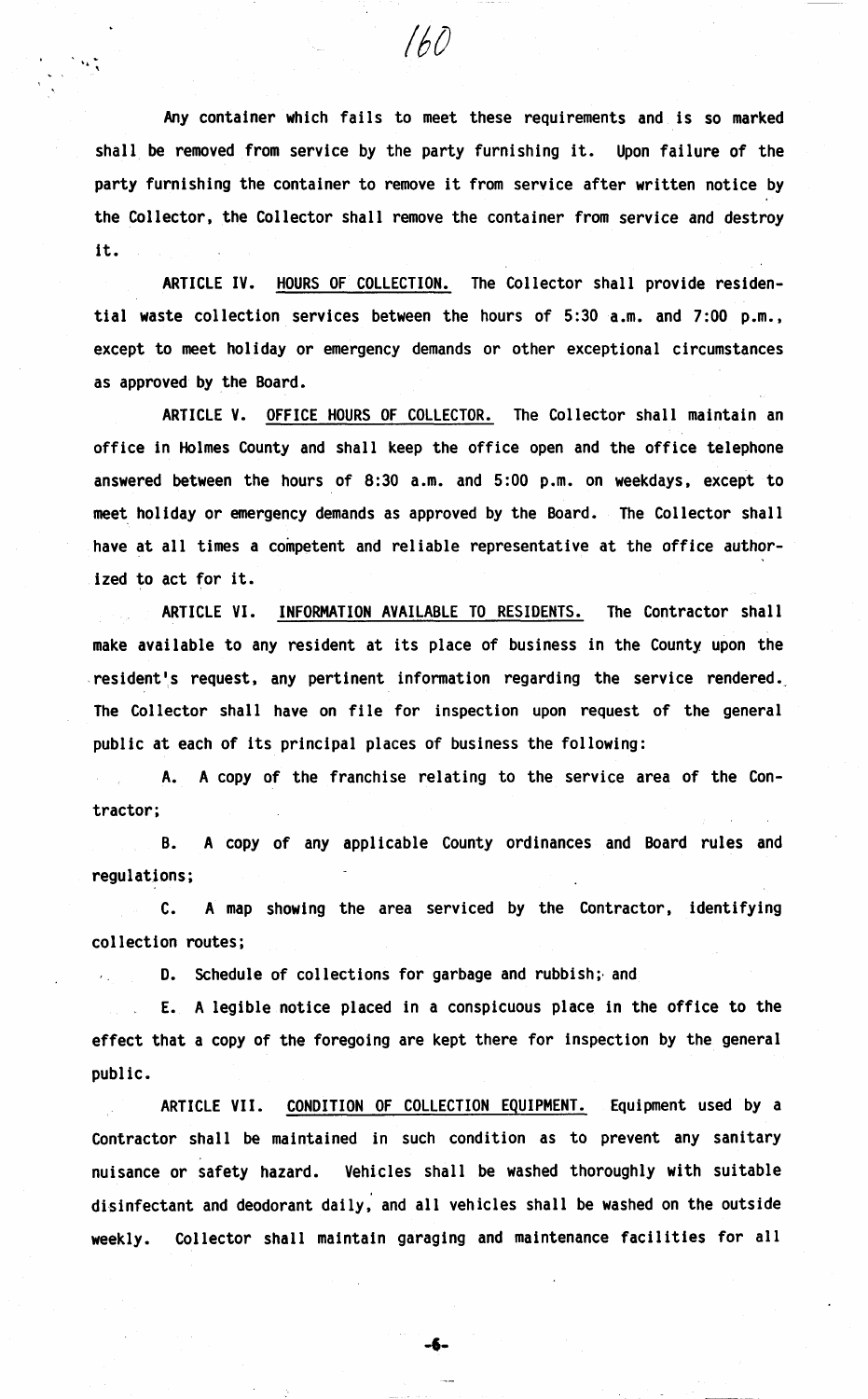equipment in a condition and at a location acceptable to the County insofar as zoning, traffic, truck parking, and nuisance considerations are concerned, and shall maintain all trucks in a clean and sanitary condition. Each truck shall be kept well painted.

 $\Delta\mathbf{r}$ 

ARTICLE VIII. TRUCK IDENTIFICATION. All equipment used in the collection of waste by a Contractor shall be clearly identifiable with name of the Contractor, telephone number and vehicle number.

ARTICLE IX. STANDING VEHICLES. Waste collection vehicles used by a Collector shall not be allowed to stand unattended on any public or private street.

ARTICLE X. BLOCKING OF TRAFFIC. The Contractor's equipment shall be operated so as to minimize interference with vehicular or pedestrian traffic.

ARTICLE XI. LITTERING. Collection shall be made and the equipment operated and maintained by Collector in such a manner as to prevent the dropping or scattering of residential waste (solid or liquid) anywhere except in a lawful disposal site or transfer station. All waste spilled or scattered from vehicles shall, be immediately picked up by the Collector.

ARTICLE **XII.** OTHER REFUSE. The Collector shall not be responsible for the collecting of discarded building material, brick, dirt, rock, plaster, lumber, metal or other like material originating from property preliminary to, during or subsequent to the construction of any building, alteration or additions to existing building of any type. The owner of the property or the contractor shall remove or cause such material to be removed to an approved disposal site. The franchise holder shall not be responsible for collecting industrial waste from factories, warehouses or laboratories, nor any establishment classified as, or engaged in industrial work; including such items as waste grease or oils from service stations or manufacturing plants, nor any toxic or other hazardous waste. However, the franchise holder may neogotiate separate and individual contracts with such establishments.

ARTICLE **XIII.** CONDUCT OF PERSONNEL. The Collector shall see to it that his employees serve the public in a courteous, helpful and impartial manner. All contractor personnel in both field and office shall refrain from belligerent behavior and profanity. Correction of any such behavior and language shall be the responsibility of the Collector. Personnel shall make collection with as little noise and as little disturbance to the resident as possible. No employee

-7-

 $161$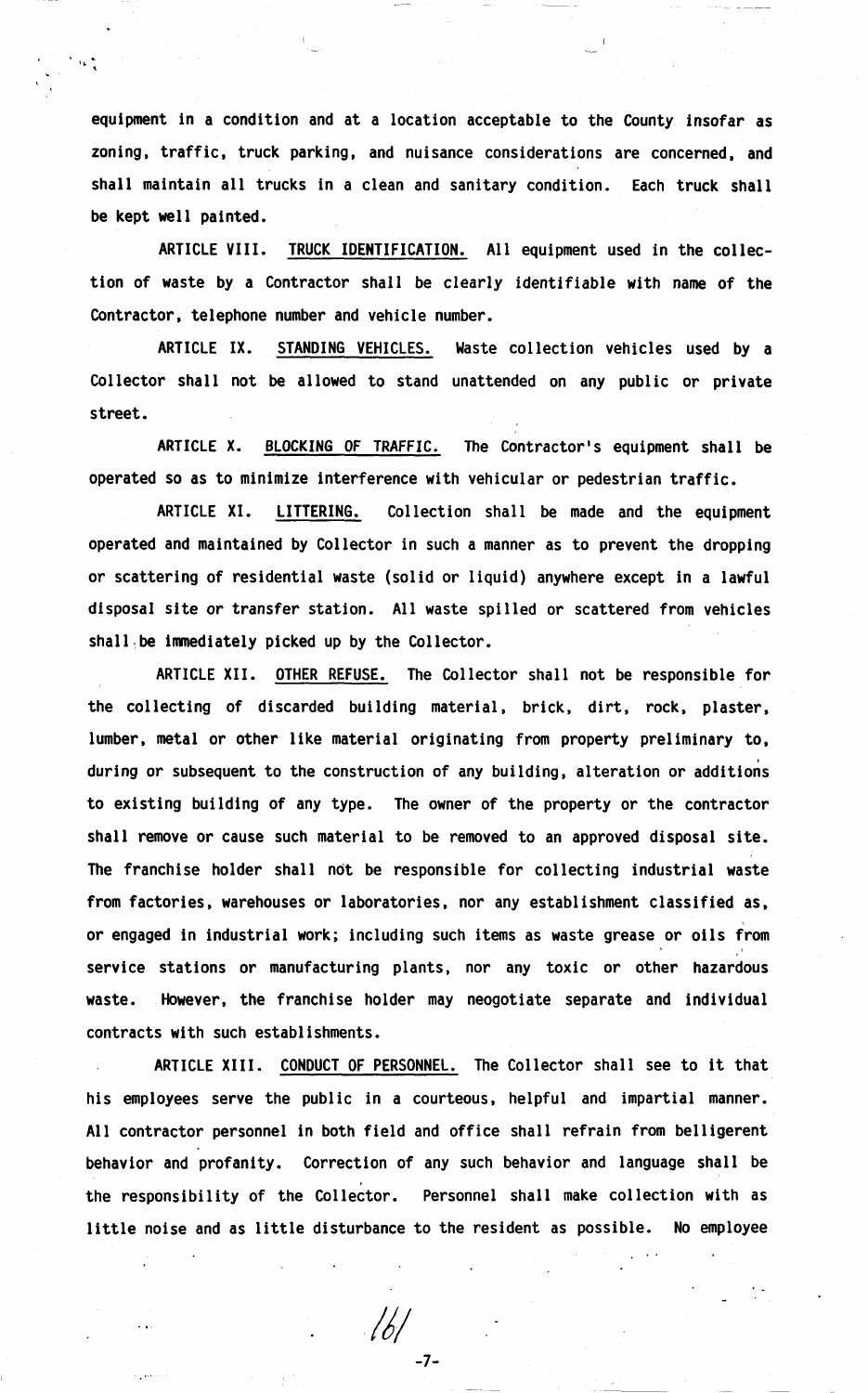shall disturb or otherwise meddle with property that is impertinent to the proper execution of his duties. Care should be taken to prevent damage to property, including shrubs, flowers and other plants. Waste receptacles shall be carefully handled by the personnel and shall be thoroughly emptied and left at the premises where they are found, standing upright and with covers placed adjacent to the can at the curbside. This work shall be done in a sanitary manner and any **waste** spilled by the Collector shall be immediately picked up by the Collector. Personnel shall not be required to expose themselves to the danger of being bitten by vicious dogs in order to accomplish collection. In any case where the owner or tenants have such animals at large, the Contractor shall immediately notify the Board in writing of such condition and of his inability to make collection because of such condition.

162

 $\mathbf{r}_{\alpha}$  .

The County shall have the right to demand the dismissal of any employee of the Collector who is wanton, negligent or discourteous, after a hearing at which the employee is given full and fair opportunity to present evidence to the Board.

ARTICLE **XIV.** FILING OF ROUTE LIST AND NOTICE OF CHANGES. The Collector shall file with the Board and keep current a list of routes for residential waste collection service, designating routes for residential waste except rubbish and routes for rubbish separately, together with a map of those routes, which list shall specify the days of pickup for residential waste except trash on each route and the days of pickup for trash on each route. Within five (5) days prior to the commencement of any change in service under this contract, the Contractor shall give proper and reasonable notice as is determined by the Board to each owner or occupant of the residential premises within the Contractor's service **area** affected by the change, specifying the days of pickup. The· Contractor shall not make any changes in the days of ,pickup for its routes on file with the Board unless and until the Board has approved the change and each residential premises affected by any such change has received at least five (5) days prior notice of the change in a manner approved by the Board of County Commissioners.

ARTICLE XV. COMPLIANCE WITH SCHEDULES AND ROUTES. The Contractor shall abide by the routes and schedules filed with the Board. The County reserves the right to deny the Contractor's vehicles access to certain streets, alleys, and public **ways** in the County, where it is in the interest of the general public to

-8-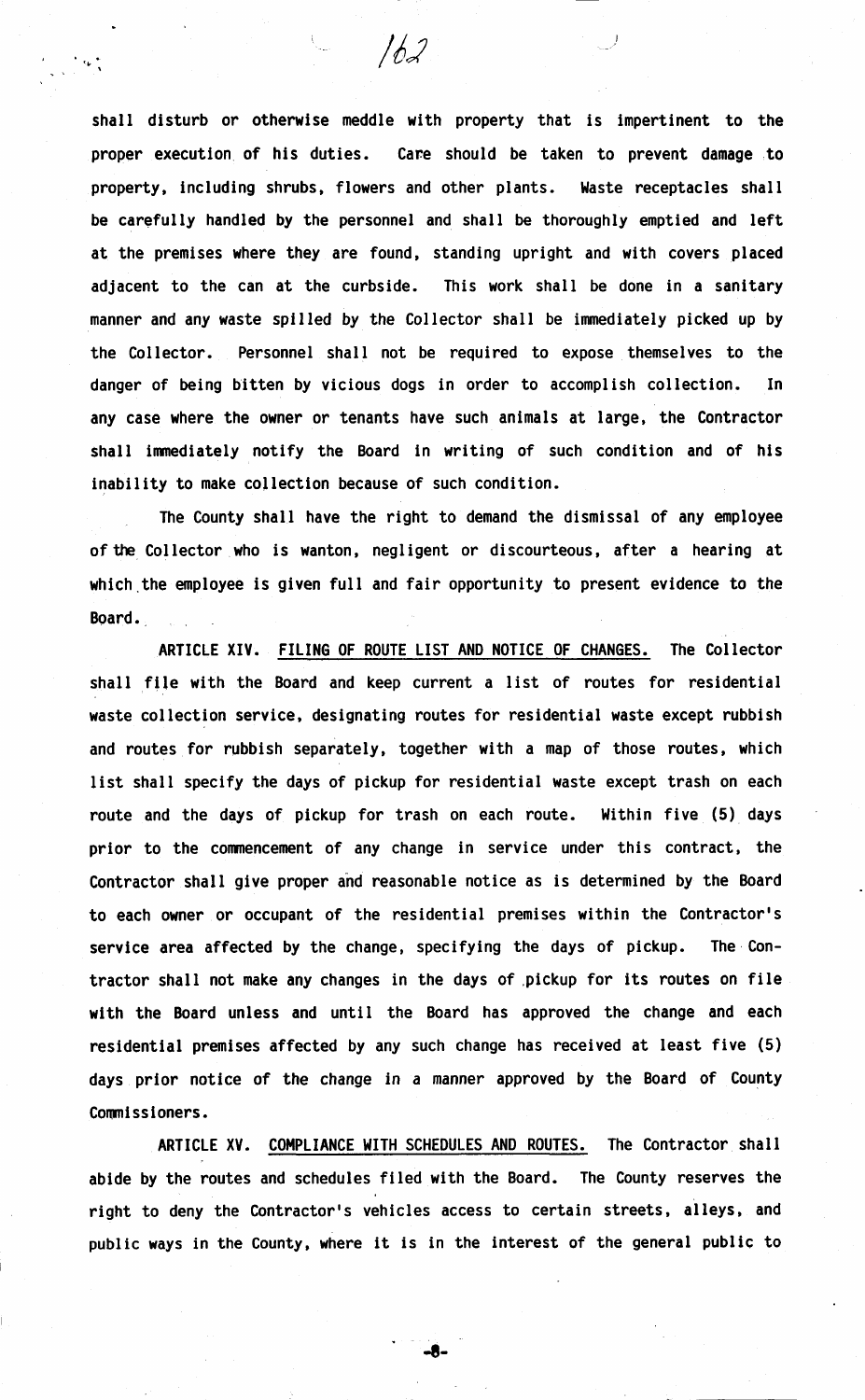do so because of the condition of the streets, or bridges. The Contractor shall not unreasonably interrupt the regular schedule and quality of service because of street closures or other denial of access by the County.

 $\mathcal{L}_{\mathbf{p}}(\mathbf{r})$ 

ARTICLE **XVI.** STORMS AND OTHER EMERGENCIES. In case of a storm or other emergency, the Board may grant the Collector reasonable variance from regular schedules and routes. As soon as practicable after such storm or other emergency. the Collector shall advise the Board of the estimated time required before regular schedules and routes can be resumed and. upon request of the Board, the Contractor shall provide notice to residential premises in the service area. In event of emergency or disaster requiring mass cleanup operations, Collector shall. upon direction of the Board, participate in said cleanup, to the extent directed, including delay or rescheduling of regular routes, as directed by the Board. Collecor shall be entitled to compensation from the County in the amount of actual documented costs. plus 10% of said costs. Any expenses incurred or revenue received under this provision shall not be included or considered in rate base calculations.

ARTICLE XVII. DISPOSAL OF WASTE. All refuse, upon being removed from the premises where produced or accumulated, shall become and be the property of the Collector. The Contractor shall dispose of residential waste in a manner and place approved by the County and operated in compliance with County Ordinances, at no cost the the County. The costs of operating the County's sanitary landfill or other disposal facilities for. disposal of waste collected pursuant to the contract, shall be included in the waste collection charge imposed in Article XXXVII. The Collector may undertake organized salvage operations for the recycling of usable materials. upon obtaining approval of the Board of County Conmissioners.

ARTICLE XVIII. LIABILITY INSURANCE - HOLD HARMLESS - WORKMEN'S COMP. The Collector shall carry public liability insurance to the extent of One Hundred Thousand/Three Hundred Thousand Dollars (\$10O,OOO/\$3OO,OOO). for the death of. or injury to more than one person; and property damage insurance to the extent of Fifty Thousand Dollars (\$50,000), upon each of the trucks or other vehicles used by him in carrying out the work called for in this franchise; such insurance expressly to cover both the County and the Collector. A certificate showing that the Collector has in force and effect the aforesaid insurance covering both the Collector and said County shall be filed with the Clerk of the Board of

-9- / *dJ*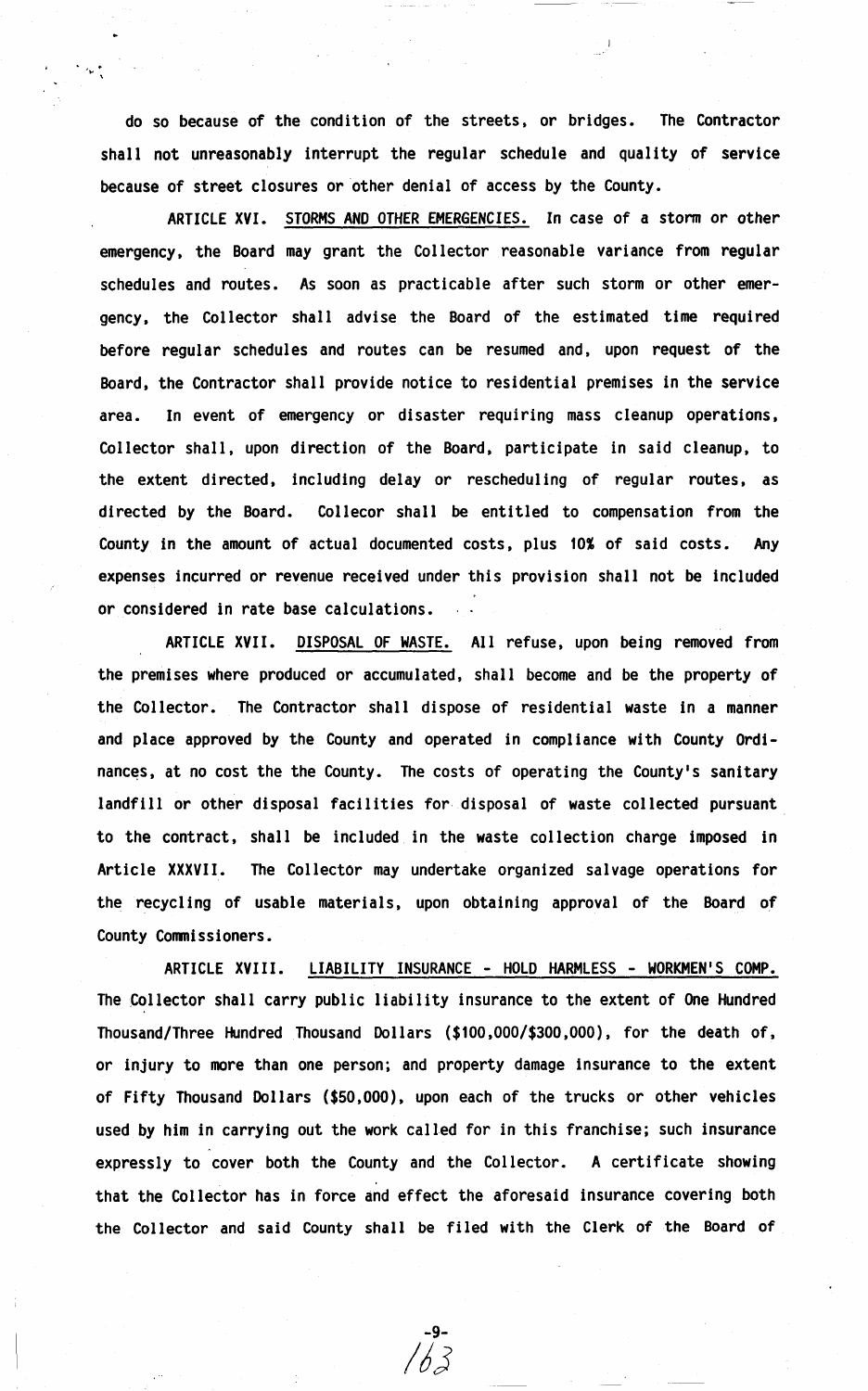County Commissioners within ten (10) days from the execution of this franchise, and yearly thereafter at least thirty (30) days prior to the date of the expiration of said policies of insurance for each year of said Franchise. The aforesaid insurance shall be of such form and written by such companies as are approved by the County, and also shall contain an endorsement obligating the insurance company to furnish the County thirty (30) days notice in advance of the cancellation of the insurance. Said policies of insurance shall name Holmes County as additional insured.

 $164$ 

The Collector shall defend, indemify and hold harmless Holmes County for any and all claims for damages of whatsoever kind or nature arising from or in any manner connected with any of his activities under this Franchise.

The collector shall carry Workmen's Compensation insurance on his emplo**yees** and show proof of insurance and payment of premiums thereon to the County Commissioners, as requested. All such policies shall provide for notice by the insurer to the County at least sixty (60) days prior to any termination, revocation or modification thereof.

ARTICLE **XIX.** ACCOUNTING SYSTEM. The Collector shall keep its accounting records and books in accordance with general acceptable accounting principles. Contractor shall maintain in its offices at all times separate, accurate and complete records of its operations under this Franchise, which shall be available for inspection and audit by the County upon demand.

ARTICLE XX. FINANCIAL STATEMENT REQUIRED. The Contractor shall furnish the Board with annual financial statements, within forty-five (45) days after the expiration of the first six (6) months of the 1986 calendar year. Thereafter, the Collector shall furnish the Board with annual financial statements, within ninety (90) days after the expiration of each calendar year within the contract period. The statements shall be prepared in such form as to fully disclose the income and expenses properly chargeable to the franchised waste collection services as a separate operating entity, and in a uniform accounting format required by the Board.

ARTICLE **XXI.** INSPECTION OF SERVICES.

The Collector shall furnish the Board with every reasonable opport-. unity for ascertaining whether or not the services as performed are in accordance with the requirements of the Franchise.

**-to-**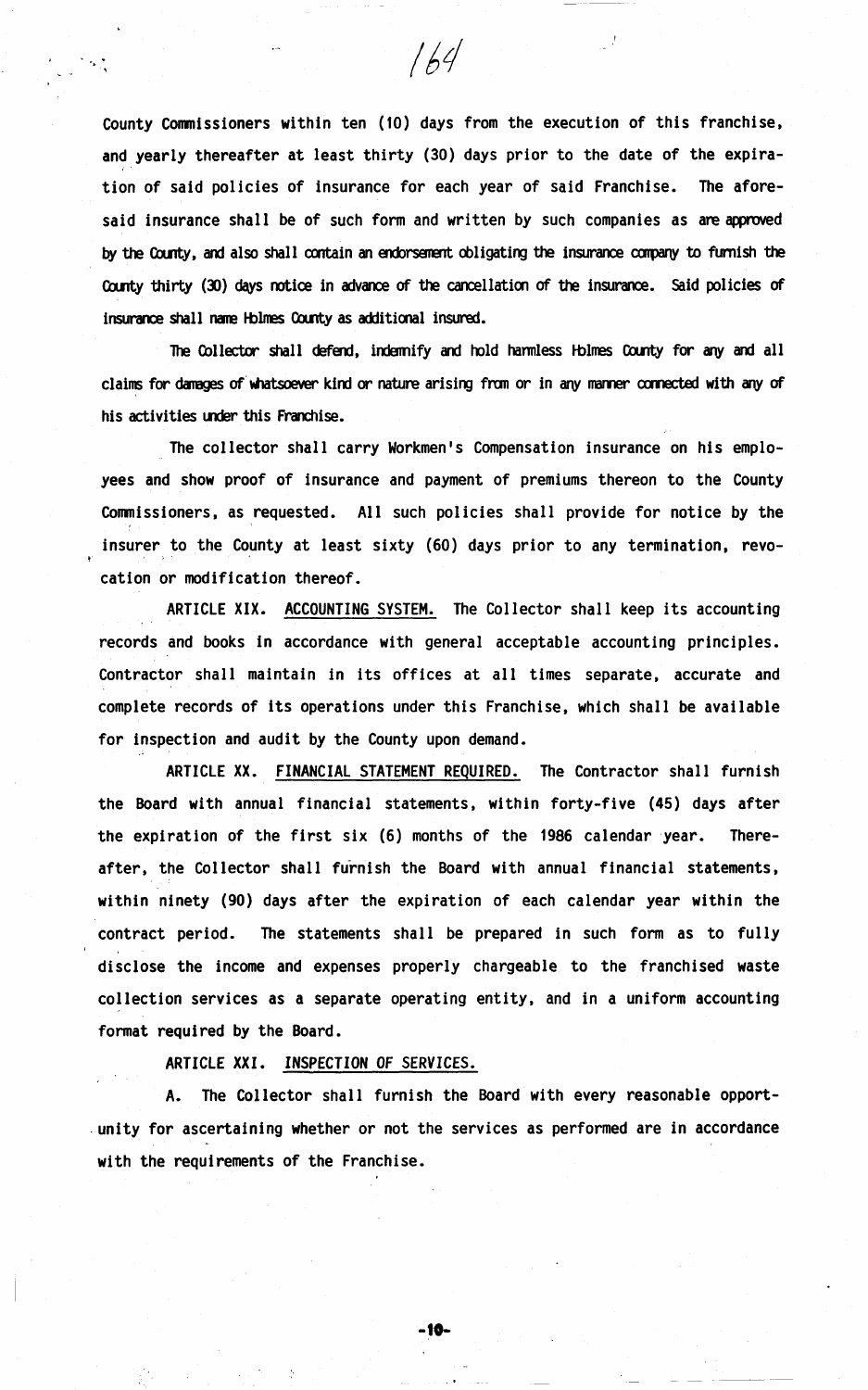B. The Chairman of the Board or his designee may inspect the Collector's operation and equipment at any reasonable time, and the Collector shall admit authorized representatives of the County to make such inspections at any reasonable time and place.

C. The Contractor shall cooperate with authorized personnel and representatives of the County in every reasonable way in order to facilitate the improvement of services contemplated under this Franchise.

ARTICLE XXII. EVALUATION OF CONTRACT PERFORMANCE. The Collector's performance under this Franchise shall be evaluated by the Board, or if and to the extent delegated by the Board, its staff. If at any time during the life of the Franchise, performance satisfactory to the Board shall not have been made, the Collector upon notification by the Board shall take all necessary steps including, but not limited to, increasing the work force, vehicles and equipment as needed to properly perform this contract. The failure of the Board to give such notification shall not relieve the Collector of his obligation to perform the work at the time and in the manner specified by this Franchise.

ARTICLE **XXIII.** BOARD TO BE REFEREE. The Board shall decide any and all questions which may arise concerning the quality and acceptability of the work and services performed, the sufficiency of performance, the interpretation of the Franchise provisions, and the acceptable fulfillment of the Franchise on the part of the Collector and will determine whether or not the amount, quantity, character and quality of the work performed is satisfactory, which determination shall be made in the manner required by and shall be consistent with the requirements of due process of **law,** particularly including due notice to the Collector and the right to be heard and to present evidence.

Nothing in this Article or in any other Article of this Franchise shall be construed or interpreted on the part of either party as an agreement not to or estoppel from seeking judicial relief in any court of competent jurisdiction relative to the respective rights of either party under this Franchise.

ARTICLE **XXIV.** OPERATIONS DURING DISPUTE. In the event that a dispute, if any, arises between the County and the Collector, or any other interested party in any way relating to this contract, performance or compensation hereunder, the Collector shall continue to render service in full compliance with all terms and conditions of this contract regardless of such dispute, it being recognized by the parties that collection of residential waste is an essential governmental function.

-11-

 $165$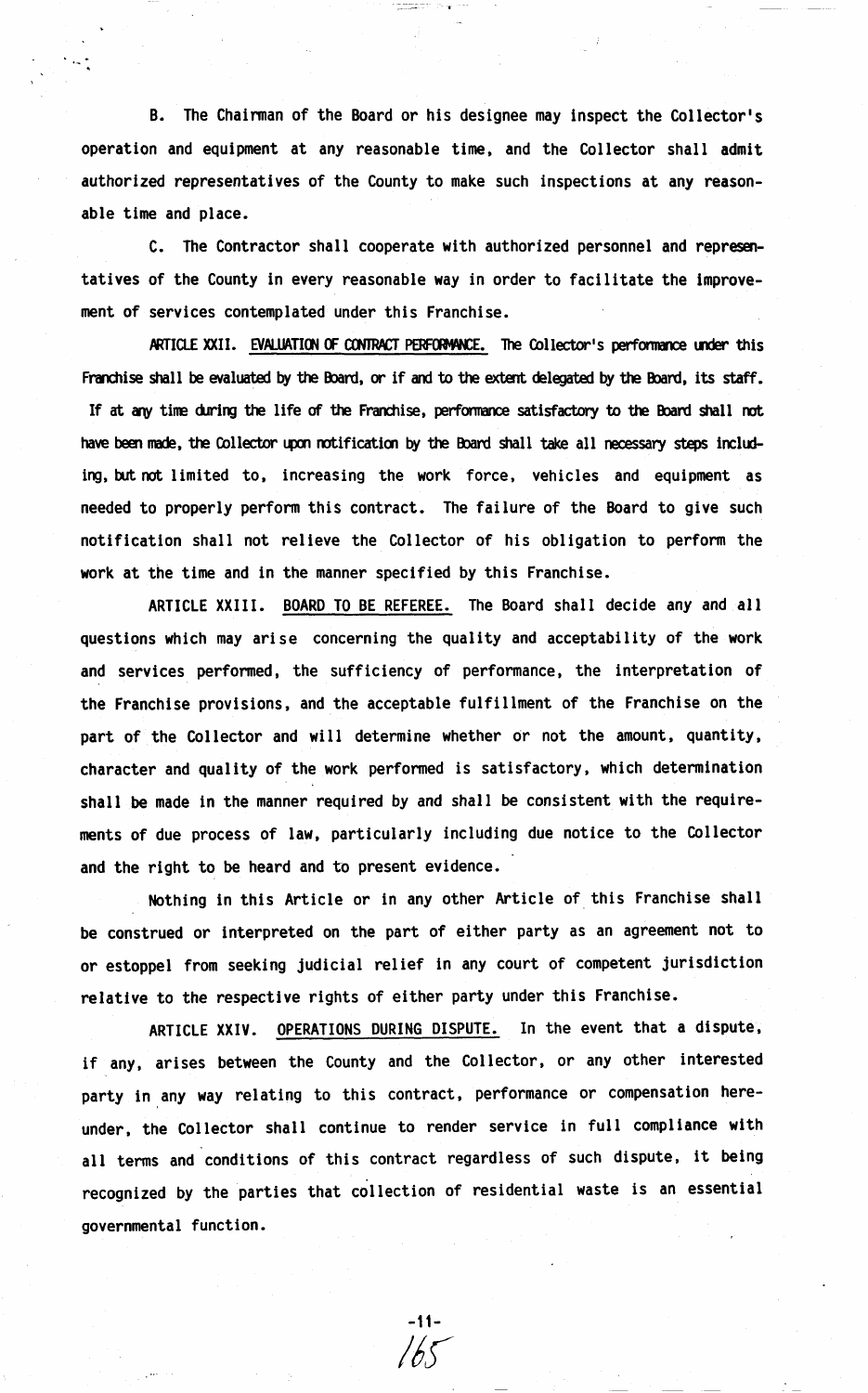The Collector expressly recognizes the paramount right and duty of the County to provide adequate waste collection and disposal service as necessary ' governmental functions, and further agrees, in consideration for the execution of this Franchise, that in the event of a dispute, neither party will seek injunctive relief in any court, but will either negotiate for an adjustment on the matter or matters in dispute, or present the matter to a court of competent jurisdiction in an appropriate suit therefor instituted by himself or by the County.

 $166$ 

ARTICLE XXV. LIABILITY FOR DELAYS OR NONPERFORMANCE DUE TO UNUSUAL CIRCUMSTANCES. It is expressly agreed that in no event shall the County be liable or responsible to the Collector or to any other person on account of any stoppage or delay in the work herein provided for, by injunction or other legal or equitable proceedings brought against the Collector, or on account of any delay from any cause over- which the County has no control.

The Contractor shall not be responsible for delays or nonperformance of the terms and provisions of this contract where such delays or nonperformance are caused by events or circumstances over which the Contractor has not control, including riots, civil disturbances, strikes, or acts of God; provided, however, ,that in the event of any such nonperformance or delay resulting from events or circumstances beyound the control of the Collector, the Collector shall not be entitled to compensation from customers for such period of time as the delay or nonperformance shall continue.

ARTICLE **XXVI.** IMPROPER COLLECTION SERVICE.

A. The Collector shall provide proper service as determined by the Board to all residential premises according to the service standards and the terms of this Franchise. The Collector shall use every reasonable and proper means in providing service to keep complaints at a minimum.

B. The Board or its staff, upon receipt of a complaint from owner or occupant of a residential premises to receive collection service, shall inmediately notify the Collector and shall determine the reasonableness and legitimacy of a complaint.

c. Reasonable or legitimate complaints in this section shall include, but not be limited to failure to collect garbage, rubbish or refuse from a premise on the requalarly scheduled day, littering, improper removal or destruction of **waste** receptacles, damage to property, misconduct by any of the Collectors or their employees, collection earlier than  $5:30$  a.m. or later than 7:00 p.m.,

 $-12-$ 

 $\mathcal{D}$   $\mathcal{D}$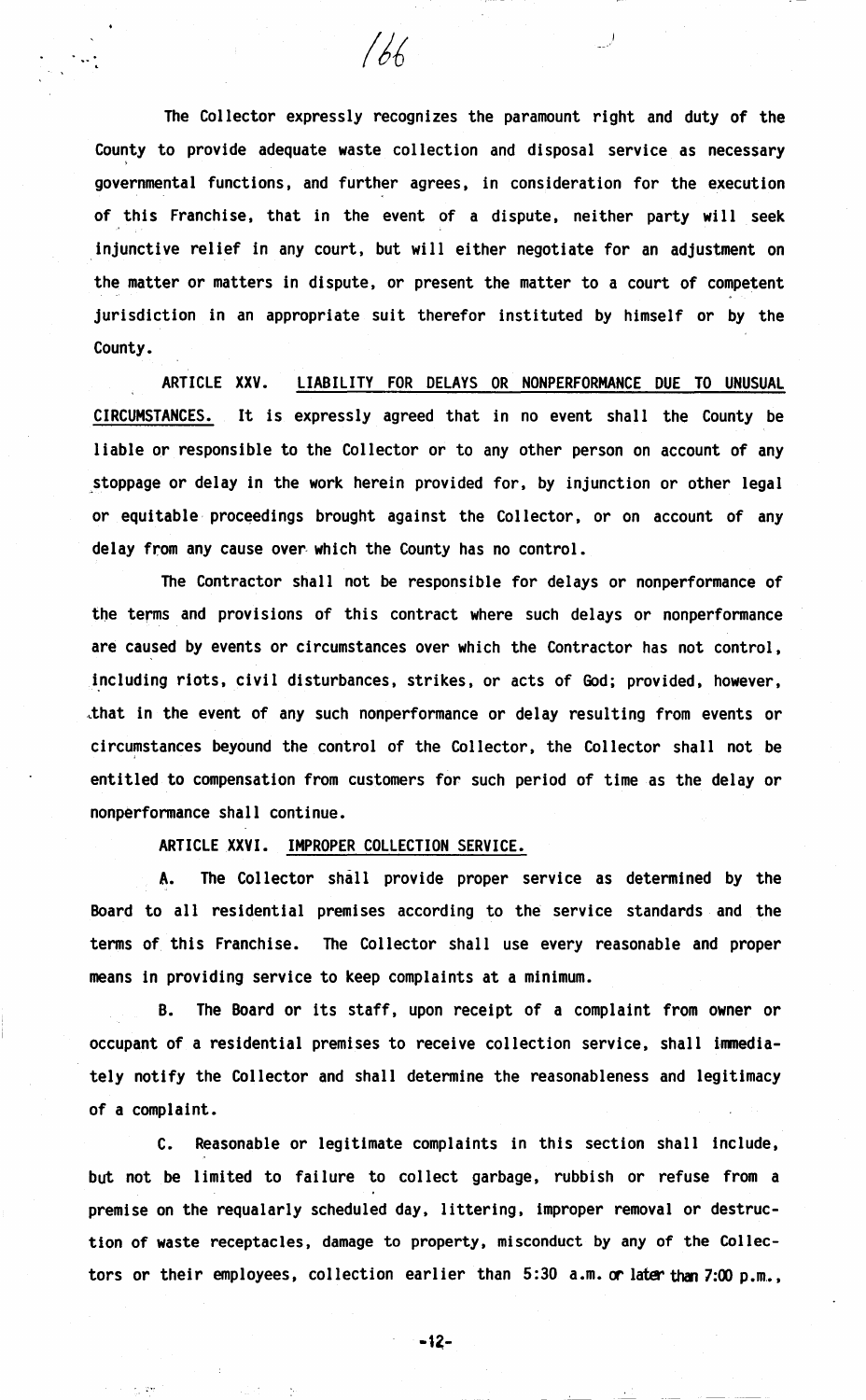unless approved or directed by the Board, or other complaints of improper service.

 $\mathbb{R}^{2}$  is the set of  $\mathbb{R}^{2}$ 

*)* 

D. The Collector shall take whatever action may be necessary to provide proper service in response to a legitimate and reasonable complaint in this section by a customer or the Board or its staff.

ARTICLE XXVII. BREACH OF CONTRACT AND REMEDIES. The Board, and/or its delegated staff, shall serve as a review and enforcement body to insure that the Collector fulfills all of the obligations of the Franchise. It shall be the duty of the Board to observe closely the waste collection and disposal and determine if, in the opinion of the Board, there has been any breach of this Franchise. Upon request by the Board, the Collector agrees to appear before the Board to explain any breach of contract, giving any reasons for such breach and the action being taken to remedy such breach. The Board shall make a determination, based upon the evidence presented, as to whether there has been a breach of this contract and upon making such determination, shall direct what future action shall be taken by the County, as herein provided.

Such notice and hearing shall comply with the requirements od due process of **law.** Upon a finding by the Board that the Collector is quilty of a continual or substantial breach of contract, the Board may terminate this contract and provide residential waste collection services within the contractor's service area in such manner as it deems appropriate; provided, however, such action by the Board shall in no way prejudice its right to assert any claim for damages by reason of such breach.

ARTICLE **XXVIII.** ASSIGNMENT OR SUBLETTING FRANCHISE. The Franchise, shall not be assigned or sublet, except with prior written consent of the Board, and all obligations shall be performed by the Collector directly. No such consent will be construed as making the Board a party of or to such subcontract or assignment, or subjecting the County to liability of any kind to any subcontractor. No subcontract or assignment shall, under any circumstances, relieve the Collector of his liability and obligation under this contract, and despite any such assignment or subletting, the Board shall deal through the Collector. Subcontractors will be dealt with as workmen and representatives of the Contractor, and as such shall be subject to the same requirements as to character and competence as are other employees of the Contractor. If Collector wishes to transfer or assign this Franchise, he shall give written notice of such desire to the Board stating the terms and conditions upon which he wishes to transfer or assign the Franchise. The County shall have fifteen (15) day thereafter

-13- *111*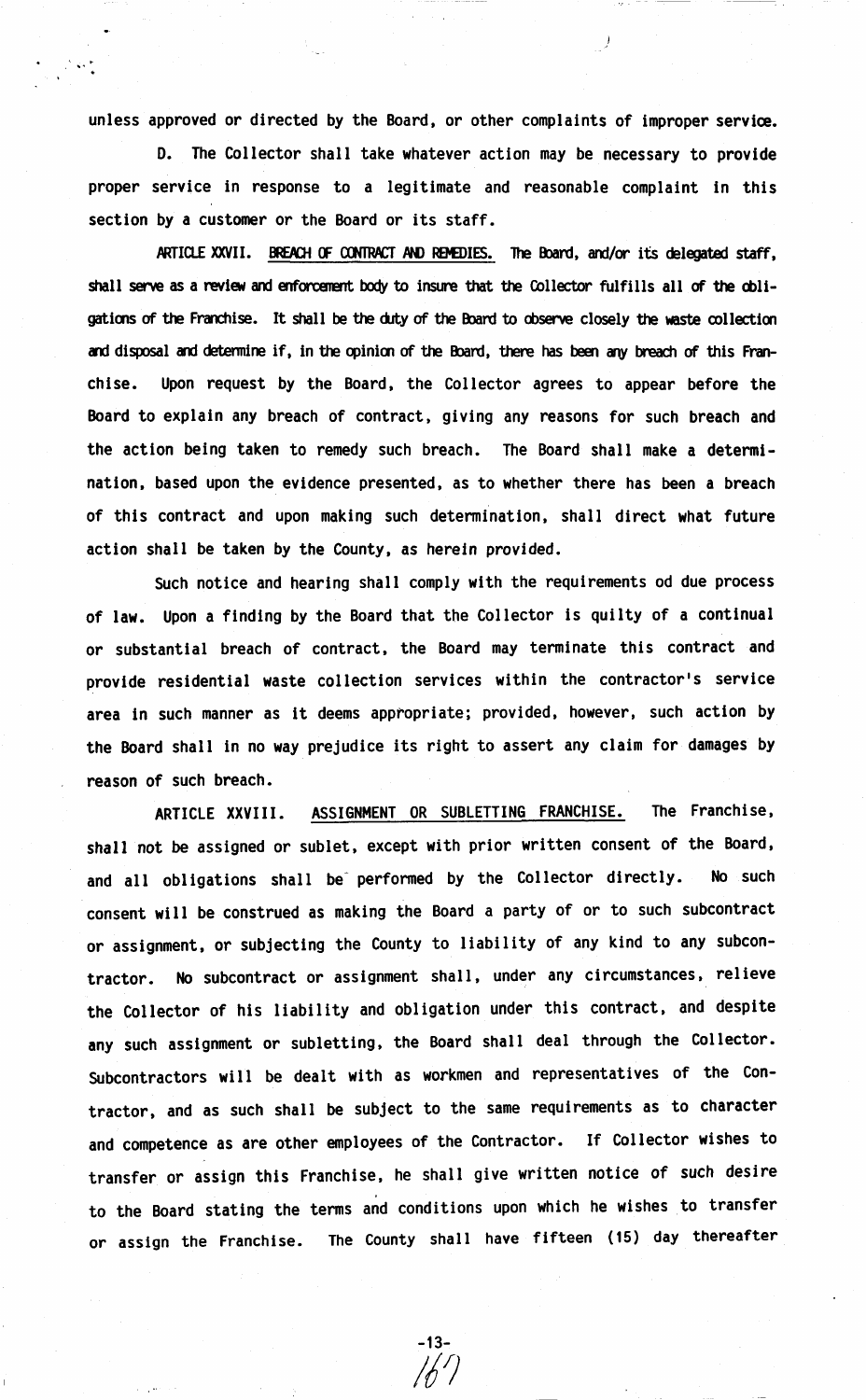within which to give Collector notice of its intent to purchase the Franchise upon the terms and conditions contained in such written notice. If the County does not exercise such right, the Collector shall give written notice of his desire to transfer or assign the Franchise to all other franchised collectors in Holmes County, stating the same terms and conditions as were given to the County. Each of such Collectors shall have fifteen (15) days thereafter within which to give Collector notice of its intent to purchase such Franchise upon such terms and conditions. If such Collectors fail to exercise such right, the Collector may transfer said Franchise to any other person at terms not more favorable than those offered to the County and to the other franchised Collectors, provided; however, that any transfer shall be subject to the provisions of Chapter 57-1313, Laws of Florida.

 $168$ 

ARTICLE **XXIX.** TRANSFERABILITY. This Franchise may not be sold, assigned or transferred to another by the Collector, nor shall any person cause or permit the transfer of stock control of a corporate Contractor unless approved by the Board. The transferor and transferee shall jointly file an application for a transfer, in the same form as required for an application for an original contract, together with the details of the proposed transaction, including consideration, method of payment, effective date of transfer. and other pertinent facts required by the Board. The Board shall approve or disapprove the transfer based upon the same criteria as apply to the. original award of a contract, in a proceeding conducted under Chapter 57-1313, Florida Statutes. Any transferee shall agree to comply with, assume and perform all liabilities, obligations. conditions, and standards imposed by the contract upon the transferor. No consideration paid by a transferee to a transferor, allocable solely to franchise rights, shall ever be recognized by the County for purposes of determining compensation to a Collector.

ARTICLE **XXX.** NONEXCLUSIVE RIGHTS. Nothing in the contract shall be construed to give the Collector the exclusive rights to collect waste from comercial or industrial establishments or from any premises for which mechanical pickup container or other collection means is required by ordinance.

ARTICLE XXXI. COMPLIANCE WITH LAWS AND REGULATIONS. The Collector hereby agrees to abide with all applicable Federal, State and County laws and regulations and all amendments thereto throughout the duration of this Contract. The Collector and his surety shall indemnify and save harmless the County, all its officers, representatives, agents, and employees or his subcontractor.

**-14-**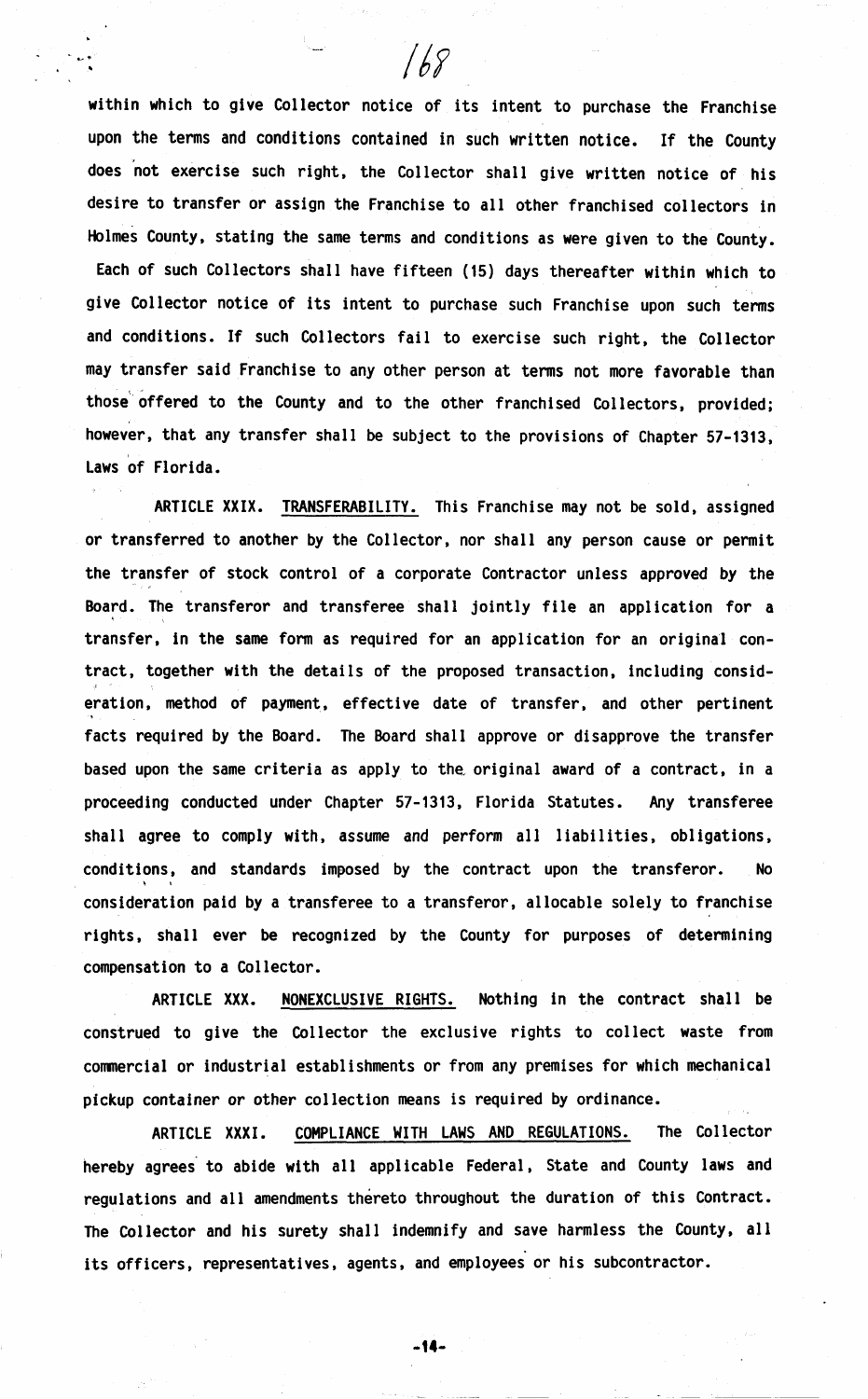ARTICLE **XXXII.** TAXES The Contractor shall pay all Federal, State and local taxes, including sales tax, social security, workmen's compensation, unemployment insurance, and other required taxes which may be chargeable against labor, material, equipment, real estate and any other items necessary to and in the performance of this contract.

ARTICLE **XXXII** I. NONDISCRIMINATION PROVISIONS. The Collector **agrees**  that it has adopted and will maintain and enforce a policy of nondiscrimination on the basis of race, color, religion, sex, age or national orgin, as approved by the County.

The Contractor agrees that on written request, it will permit reasonable access to its records of employment, employment advertisements, application forms, and other pertinent data and records by the Director of Equal Employment Opportunity, for the purposes of investigation to ascertain compliance with the nondiscrimination provisions of this contract, provided; however, that the Contractor shall not be required to produce for inspection any records covering any period of time more than one year prior to the date of this contract.

ARTICLE **XXXIV.** AMENDMENTS TO CONTRACT. Amendments which are consistent with the purposes of this contract may be made with the mutual consent of the parties and in accordance with the County Ordinances.

ARTICLE **XXXV.** MISCELLANEOUS PROVISIONS. Provisions of this Franchise shall be interpretated to attain the objective hereof to the end that all reasonable quantities and types of refuse placed for collection are collected.

It is agreed that in the event Contractor shall be adjudged bankrupt, either by voluntary or involuntary proceedings, then this Franchise shall immediately terminate. In no event shall this Franchise be, or be treated as an asset of Collector after adjudication of bankruptcy. If Collector shall be proven insolvent, of fail in business, then this Franchise may be terminated at the option of the County, in which event, the County shall have the right to **lease**  or purchase Collector's operating equipment and records.

The County Commissioners shall enforce all terms and conditions of this Franchise.

ARTICLE **XXXVI.** ADMINISTRATION. The administration and enforcement of this Franchise shall be jointly the responsibility of the County and the Collector. It shall be the responsibility of the Collector to see that solid waste service costomers are provided at all times 'with complete information about the service.

-15 *l i* 9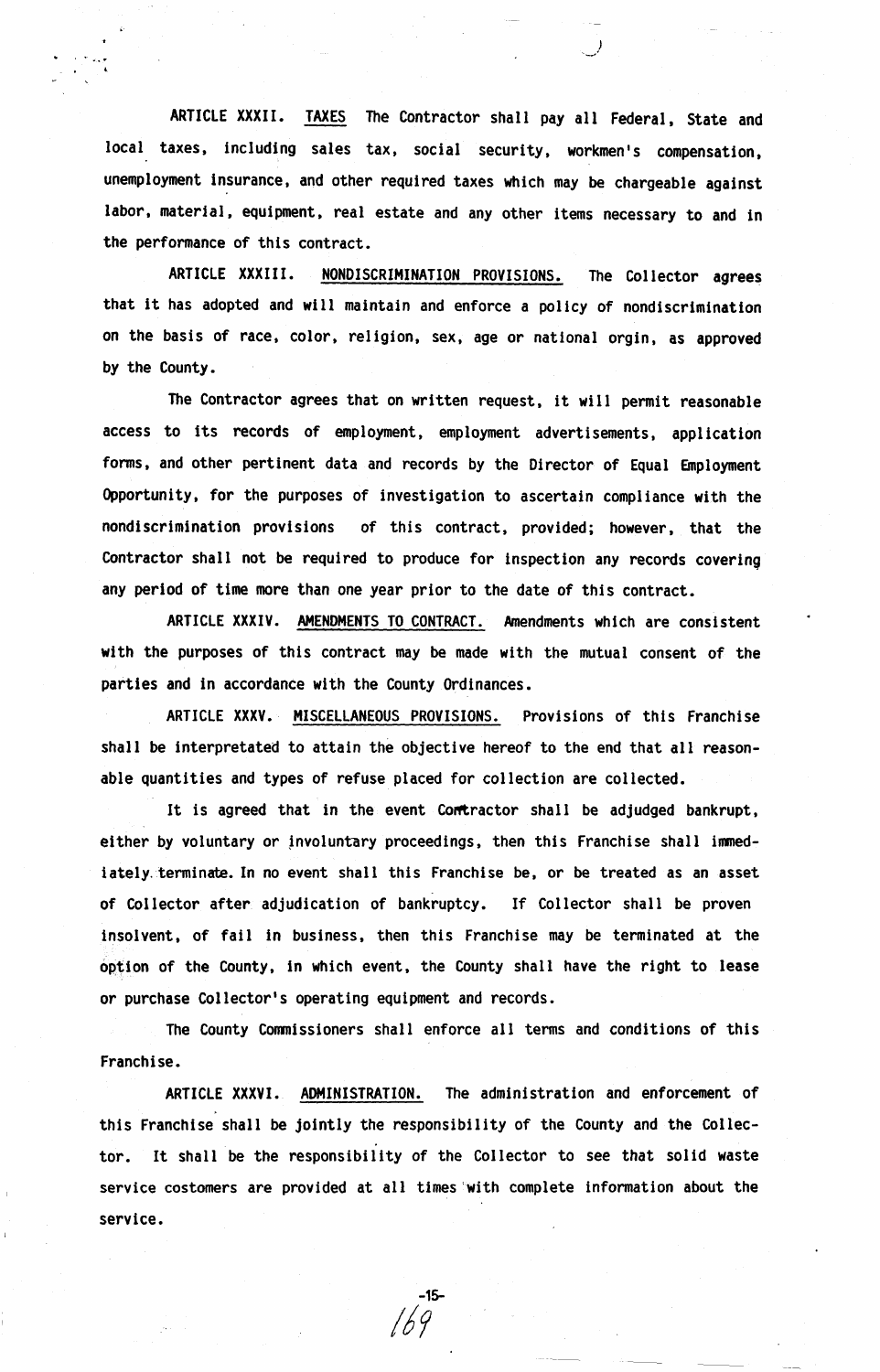The County may adopt by resolution or ordinance any rules and regulations required to enforce or carry out the terms and conditions of this Franchise.

 $-170$ 

The Collector's equipment shall be inspected at a point designated by the County Conmissioners during June of each year of this Franchise and shall certify and issue a permit indicating that the Collector's equipment conforms to the regulations of the Motor Vehicle Code and the Sanitary Code of the State of Florida and the Ordinances of Holmes County.

Each vehicle hauling refuse in the County by the Collector shall carry a fire extinguisher in accordance with the specifications adopted by the Fire Underwriters Association. Each fire extinguisher shall also be inspected every June and December of each year of this Franchise. The garage facilities shall have adequate fire extinguishers on the premises at all times in accordance with the specifications adopted by Fire Underwriter's Association.

ARTICLE **XXXVII.** RATES.

A. INITIAL RATE. From and after  $\mathcal{N}_{\mathcal{A},\mathcal{L}}$  /9<sup>+4</sup> and until otherwise established by the Board of County Commissioners, the Collector may charge \$  $5.00$ per customer per month for a single family residence {or equivalent) for the services required of Collector hereunder, with collection at the curbside or at the property line of alleys dedicated and maintained by the County. The rate shall become effective upon the execution of this Franchise Agreement and remain in effect until changed by the Board as provided herein. This initial rate shall be deemed to include, and has been calculated to acconmodate all solid waste or refuse disposal fees established by the County and in effect as of ~ /CJ <sup>1</sup> 19.i(e\_. Collector- shall continue to pay to County solid **waste** disposal fees in accordance with schedules established by the Board, and any costs therefor shall be considered an operating expense of the Collector.

**B. MANADATORY ANNUAL REVIEW OF RATES.** On or before  $\overline{-5\mu}|_{\mathcal{U}}$  19 $\frac{\sqrt{6}}{6}$ and annually thereafter commencing on October 1, 1986; and thereafter, the County shall review the current annual financial statements furnished by Collectors as required by Article XX, and consider and establish the rates to be charged by Franchise holder in accordance with criteria for rates as established in this Franchise. If, upon review of said financial statements, the Board determines that an adjustment, whether upward or downward, is necessary to permit the Collector to earn a reasonable rate of return, based on the criteria established herein, said Board shall promptly conduct a public hearing after due

**-11-**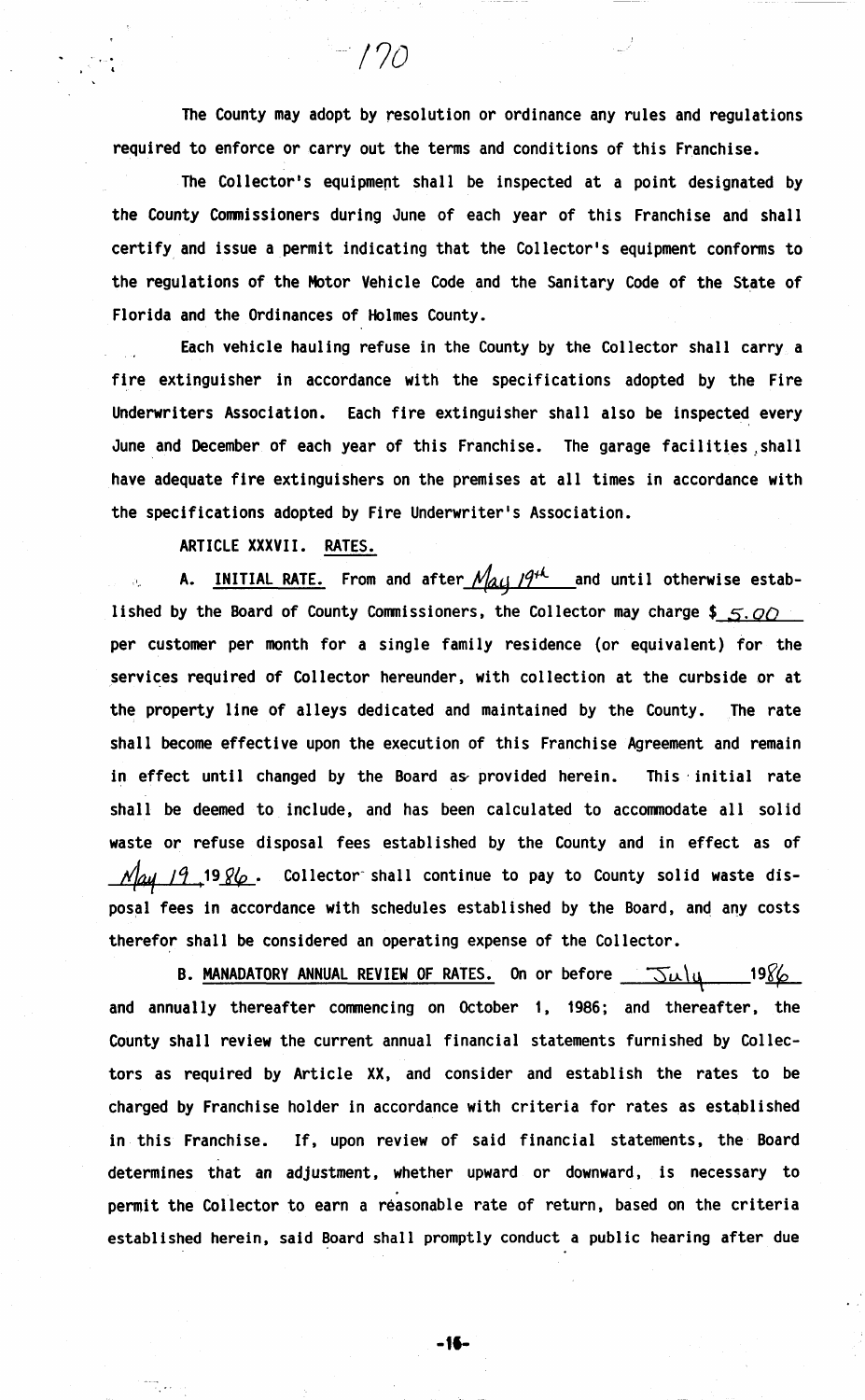notice, and shall, upon consideration of the matters presented at said public hearing establish the rate to be charged by Collector to yield a reasonable rate of return.

, .. ţ.

> If based on the financial report furnished by Collector, the Board is unable to compute a reasonable rate of return, or for any reason questions the validity of such figures, the County shall have the option, to audit the books and records of the Collector, either through the County Comptroller or an independent auditing firm selected by the County.

> C. PETITION FOR RATE INCREASE. If, at any time, the Collector determines that the rates then established by the Board for his Franchise area do not result in a reasonable rate of return, based on the criteria established herein, he may petition the Board for a review of his rates. Such petitioner shall furnish to the County full and complete financial statements in the form required by the Comptroller, certified by the petitioner and prepared by a certified public accountant. Petitioner shall bear all expenses incurred by the County in advertising for public hearing on the petition. Upon submission of all necessary data respecting the petition, the Board shall give due notice and conduct a public hearing on the petition. The Board shall thereafter grant or deny the petition and enter such orders as may be necessary to effect the Board's decision. The Board shall make its determination on any such petition within 45 days following the filing of the petition. The time period set forth may be extended by mutual agreement of the parties.

> D. INTERIM RATES. If at any time under this Franchise Agreement the Board is required to astablish rates for the Collector, it may, in its discretion, enter an order approving interim rate increases, based on the best **avail**able data before it. Thereafter, the Board shall promptly conduct all investigations and audits and accumulate all necessary data to establish final and permanent rates for which the interim rates were substituted. In the event the rates finally determined by the Board are less than interim rates established by the Board. Collector shall rebate to its customers all excess charges received as a result of said interim rates, in a manner provided in the order of the Board establishing permanent rates.

> **E. PRIOR DETERMINATION** OF INCLUSION OF **INVESTMENT IN RATE BASE.** In order that Collector may have reasonable assurance that contemplated investments. in excess of  $$5,000.00$ , will be included in the rate base formula used in establishing

> > -17-

 $/ \gamma /$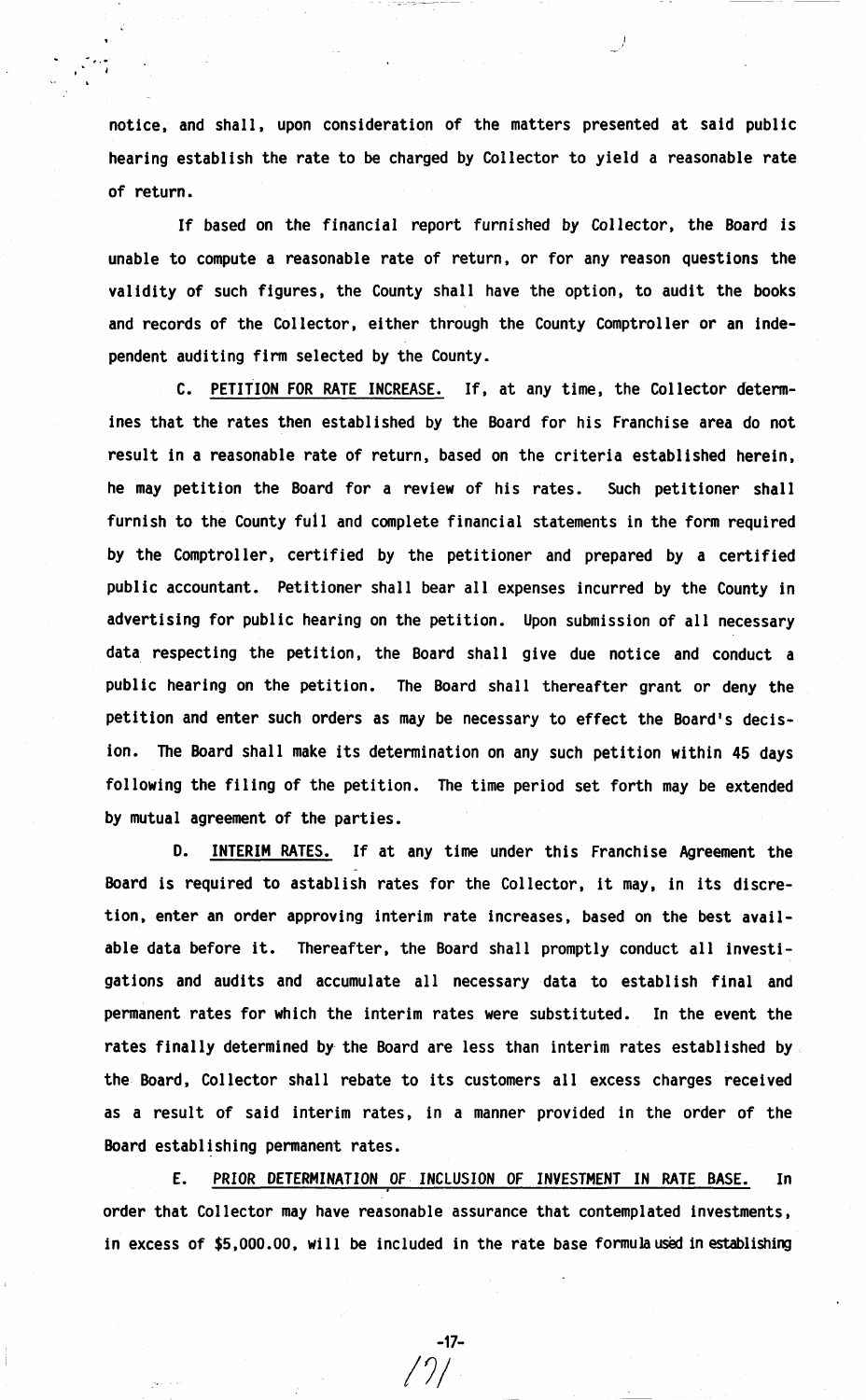its permissible rates, Collector may request the Board to make such determination and the Board or its designated staff personnel shall do so within twenty (20) days after such request. Such determination shall be final and binding on both parties unless Collector seeks review of such determination by a Court of competent jurisdiction within ten (10) days after it is given notice of the Board's action.

*/72* 

F. ADDITIONAL REFUSE DISPOSAL FEES. At such times as the County assesses additional refuse disposal fees in excess of fees in effect on the last date upon which Collector's rates were reviewed as provided herein, the Collector shall be authorized to charge, in addition to the then current service rate, an amount per customer per month computed on the basis of the following formula:

Amount of increase in disposal fee (per ton or per cubic yard) x the average monthly amount of refuse (per ton or per cubic yard} collected pursuant to this franchise and delivered to County disposal sites by Collector (such average to be computed based on the County's records for the six months immediately preceding the effective date of the fee increase)  $\div$  by the number of Collector'scustomers the preceding January 1st.

Such increase in rates allowable because of additional disposal fees shall be considered an interim increase only and shall be subject to all of the provisions for interim rates, except the provisions concerning determination of amounts and initial authorization thereof.

G. CRITERIA FOR ESTABLISHMENT OF RATES. Except for the initial rate allowable hereunder, and except to the extent such may be impracticable for interim rate increases, all rates established by the Board under this Franchise shall be computed based on such criteria as will yield to the Collector a reasonable rate of return. The formula set forth on Exhibit "B" attached hereto and made a part hereof, shall be used as a guideline for determining rates to be charged by Collector for service required under this agreement. To the extent such may be applicable, a "reasonable return on rate base" as used in said formula, shall not be less than a percentage within the range established by the Florida Public Service Conmission for utilities of similar character and nature.

ARTICLE **XXXVIII.** COLLECTIONS.

BILLING. Collector shall bill all occupants or owners monthly in advance on forms approved by the County. The Collector may bill quarterly if he so desires. If the Collector bills by the month, payment will be considered delinquent if not paid by the 10th of the month that customer is billed for. If Collector bills by the quarter, payment will be considered delinquent after the